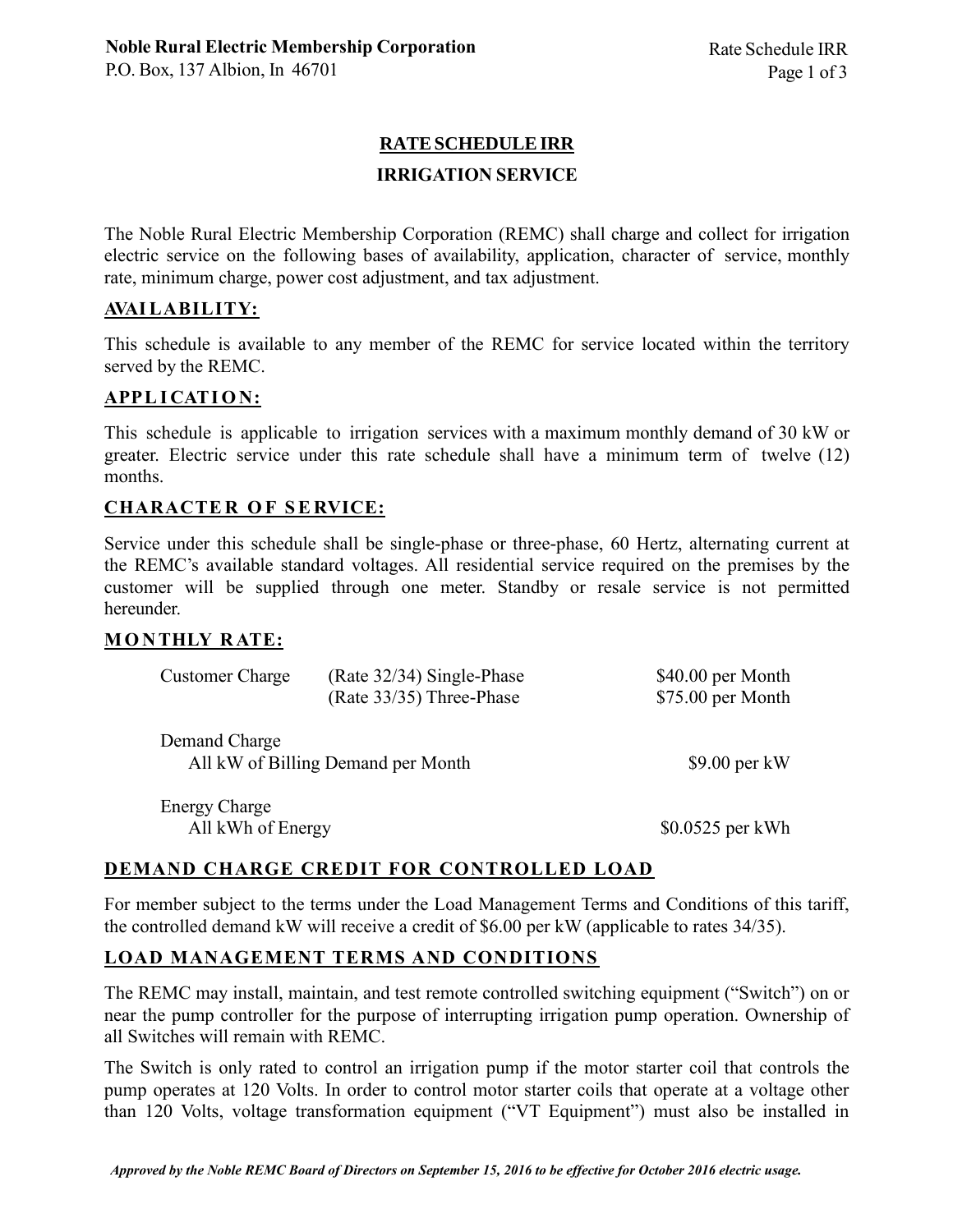### **Noble Rural Electric Membership Corporation**

conjunction with the Switch. Any services that have motor starter coils that operate at a voltage other than 120 Volts that do not already have VT Equipment installed and desire to take service under this rate schedule will be required to allow REMC to install VT Equipment for all services selecting this rate in the year 2014. All services selecting this rate after year 2014 shall provide 120 volt connection point for REMC.

Switches shall remain sealed at all times and opened only by authorized REMC personnel. Any tampering with or override of the interruptible function of the Switch by unauthorized persons will terminate the availability of this rate schedule. Bills for this service will then be rendered at the standard irrigation (IRR) rate schedule excluding the load management credit for the remainder of the calendar year. The member will not be eligible for this rate schedule until the following calendar year.

The member may elect to be removed from load control at any time. If this option is exercised, bills for this service will then be rendered at the standard irrigation (IRR) rate schedule excluding the load management credit for the remainder of the calendar year. The member will not be eligible for this rate schedule until the following calendar year.

The REMC, or its designated agent, will only initiate load control for a maximum of 5 hours in any given weekday except in the event of an emergency that threatens the stability and integrity of the electric distribution system. In the event of such an emergency the load control may be utilized as deemed necessary until the emergency no longer exists.

# **POWE R COST ADJUSTME N T:**

The amount computed at the above Monthly Rate shall be adjusted plus or minus by an amount calculated in accordance with the formula specified in the REMC's Appendix PCA - Power Cost Adjustment which is a part of the "Monthly Rate" of this rate schedule.

# **MI NIMUM CHARGE :**

The monthly minimum charge under this rate schedule shall be the "Customer Charge" plus the "Demand Charge." If service is disconnected and reconnected for any reason within a 12-month period, the unbilled Customer Charges for each month that service was disconnected shall be added to the next monthly bill.

# **D ETERMI N ATION O F BILLI NG DEMAND:**

The demand to be used for billing purposes shall be the maximum fifteen (15) minute clock hour interval demand occurring during the billing period as indicated by a meter installed to measure demand. The measured demand may also be adjusted for power factor as provided for in the next paragraph.

# **POWE R FACTOR ADJUSTME N T:**

At its option, the REMC may install metering equipment to allow the determination of reactive components of power utilized by the customer. The customer's utilization of equipment shall not result in an average power factor at the point of delivery of less than 90% lagging for the month. Should the average power factor be less than 90% lagging during any month, the REMC may adjust the readings taken to determine the demand by multiplying the KW obtained through such readings by 90% and by dividing the result by the actual average power factor established during the current month. Such adjusted readings shall be used in determining the billing demand.